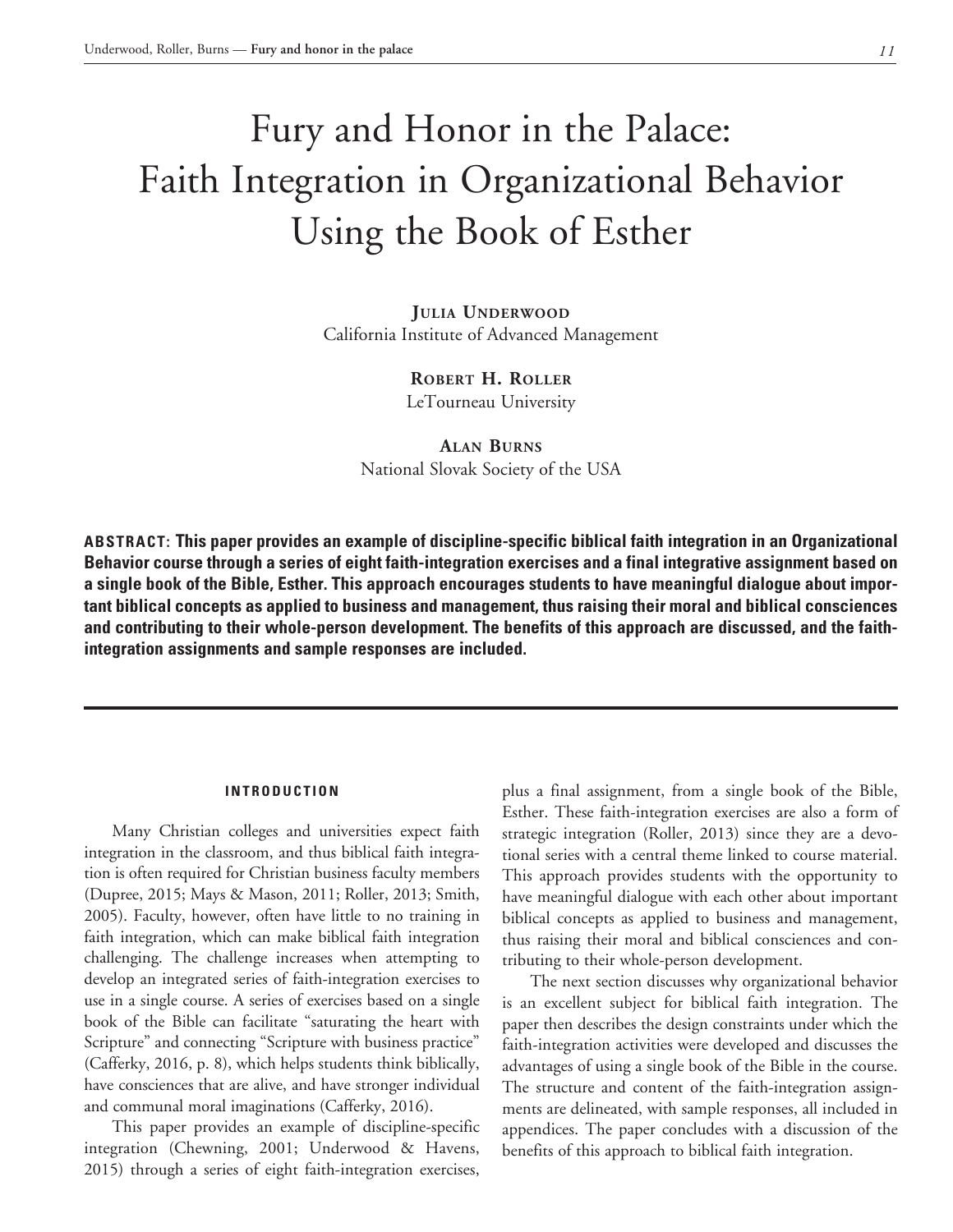#### **THE ORGANIZATIONAL BEHAVIOR COURSE**

Courses in organizational behavior have several characteristics that make them good candidates for strategic faith integration. Organizational behavior focuses on the individual and group levels of behavior but does so within organizational cultures and systems. When applying organizational behavior concepts, students must consider these different levels and their interactions. Students often find their personal belief systems challenged when considered in these complicated organizational contexts. When students are required to apply biblical principles and concepts to complex organizational contexts in a strategic manner, significant spiritual insights often emerge, resulting in spiritual growth. Further, the application of biblical principles to course-related material deepens students' understanding of the course concepts through the critical thinking required in the task.

# **Course Design Constraints**

For the development of intentional biblical faith integration in this new Organizational Behavior course, several constraints impacted the design.

- The course is designed for adult professional undergraduate students, and thus the faith-integration component needed to be relevant to these students, most of whom are working adults.
- The course can be delivered either in an online format or a face-to-face format with hybrid elements for faith integration, using a learning management system.
- The standard term for adult undergraduate courses at this institution is eight weeks, delivered either in eight one-week-long online modules or in a one-night-perweek for eight weeks format.
- The course was intended to be developed so that any qualified faculty member could execute the teaching of the course, including the faith-integration component. Therefore, personalization of the integration by faculty members teaching the course needed to be kept to a minimum. This also opened the opportunity for the eight structured segments to be flexibly scaffolded, culminating in a final, end-of-term reflection on the integrative learning. The structured faith-integration format of the final project allows it to function as an assessment point for faith-integration outcomes.
- The approach to faith integration had to be consistent with the faith-integration rubric adopted by the institution's business programs.
- So that students could develop a comprehensive understanding of a biblical text and its application to the course material, it was desirable to use an entire book of the Bible.
- To make the biblical faith integration relevant for the students, literal examples of organizational behavior were needed in the biblical narrative. Often faithintegration exercises consist of examples of biblical commands and promises, Christ-like character, or holy living. While these are valuable, we believe that giving students a book of the Bible that has both positive and negative examples of organizational citizenship, motivation, interpersonal and organizational conflict, personality, diversity, and other organizational behavior concepts increases the relevance for the students and contributes to their whole-person development.
- We wanted the student discussion to be content rich, which meant providing the students with a platform and tools to digest and thoughtfully respond to peer postings. In that way, the student responses would not only increase their understanding of the course content but also their awareness of biblical literature and their confidence in their ability to live out their faith in complex organizational settings in a rapidly changing business world.

#### **THE BOOK OF ESTHER AND FAITH INTEGRATION**

Given these constraints, we searched for an appropriate book of the Bible. The book needed to be rich in current issues of business, including diversity, organizational citizenship, conflict, and interpersonal communication strategies, and thus a more narrative book was needed. It also needed to be an appropriate length for an eight-week-long course. The book of Esther satisfied all constraints and offered a female lead character relatable to female leaders who are increasingly represented in the classroom.

In the book of Esther, the Jews are a conquered people living in exile in a foreign land where their culture and religion is challenged by the dominant culture and beliefs. Mordecai had to make decisions concerning accommodating or resisting the culture (Esther 2:18-23; 3:3-5). Esther had to risk death to prevent the destruction of the Jewish people (Esther 4:10 – 7:10). We saw the book of Esther as providing an excellent platform for students to discuss the challenges of living for God in an increasingly hostile culture by considering the topic of attitudes (Week 2), values (Week 3), and conflict (Week 7).

Because the course is delivered in eight one-week modules—in either the online or face-to-face modalities—each week must have its own focus directly tied to concepts from the textbook for that week. Each assignment follows the same format, with the specific prompts changing each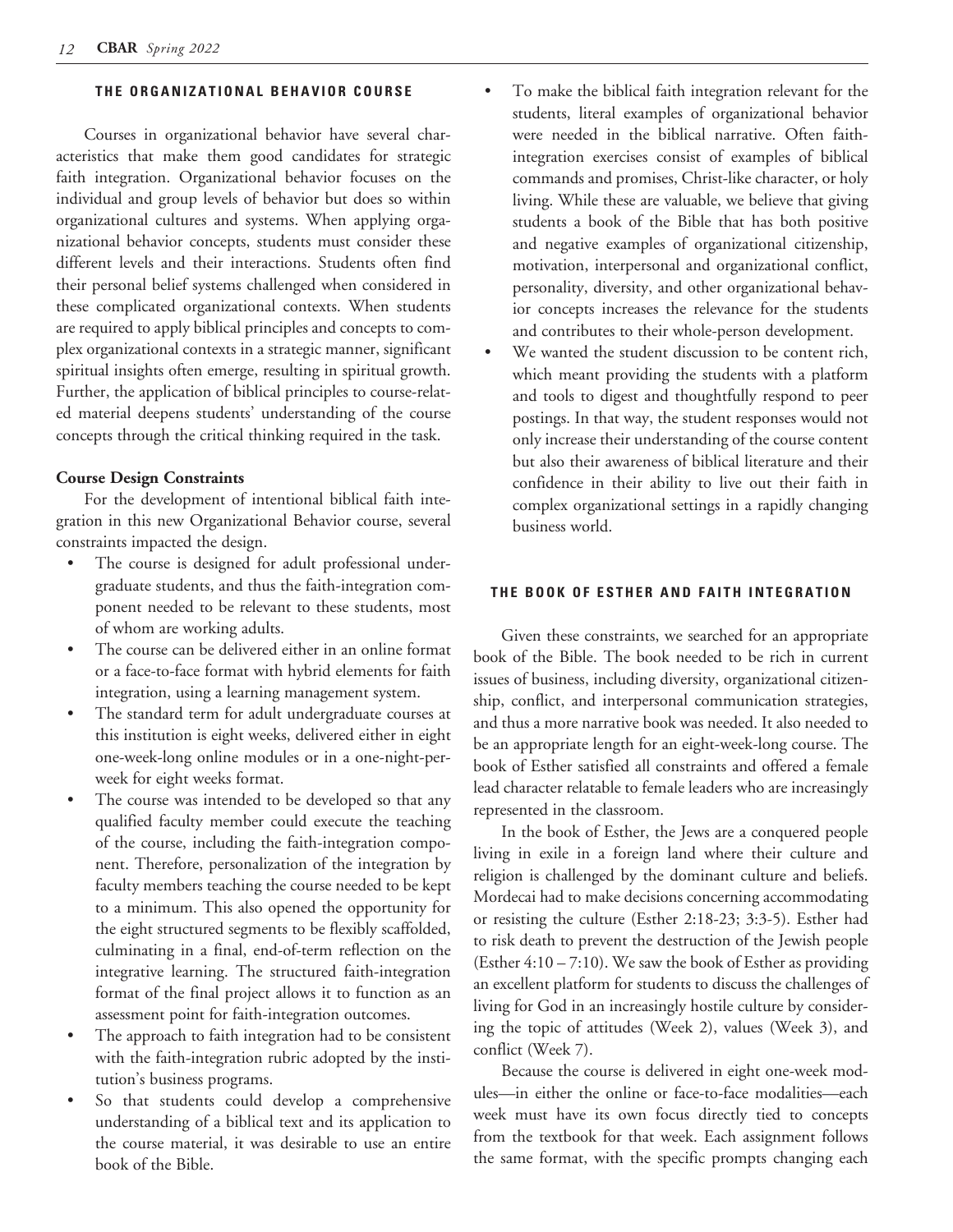week. The standard format is shown in Appendix A. Each weekly online faith-integration forum is designed with four specific steps:

- 1. Students read the faith-integration assignment, which, as mentioned above, is directly tied to course material for the week and readings from the book of Esther.
- 2. Students write responses to the prompt and post them to the faith-integration forum.
- 3. Students read each other's postings, and each student responds to a peer's post.
- 4. The faculty member reads the students' posts, and provides feedback and grading using the faith-integration rubric.

The faith-integration rubric (see Appendix B) is also set up for weekly assessment of the online faith-integration forum. The rubric is used not only for grading purposes, but also to provide opportunity for dialogue around the biblical text and questions that arise as a result of the reading and integrative assignments. In an online environment where student engagement with faith concepts can often be passive, the current design was intentionally developed to bring the biblical story of Esther to life—in a way that directly relates to the course concepts students were learning that week in class and that they could identify in their own places of employment and/or life situations.

The online discussion forum structure requires students to submit a structured answer to a detailed prompt regarding aspects of the book of Esther in conjunction with specific concepts and theories explored that week in the textbook. Additionally, students are required to provide personal application of the concepts to their lives, jobs, careers, and the discipline of organizational behavior. Students then read and reflect on their peers' submissions and choose one of those peer submissions to respond to, adding insights from the course content and the biblical passage; responses are visible to everyone enrolled in the course. As they learn from other students' integrative submissions and responses, the overall consciousness of the students increases.

Students submit responses to the detailed prompt and another peer's posting. The faculty member then reviews the postings, along with the comprehensive traction they garnered within the student forum discussion. The rubric evaluates student understanding and reflection of the material, along with writing and formatting. The rubric also allows the faculty member to communicate additional comments to students to further their understanding of the biblical passage, the integration with course content, and their spiritual development and application of concepts. Appendix C provides two examples of how the rubric is used to evaluate submissions and provide feedback to students.

The final paper for the course includes a reflective component based on the faith-integration assignments and serves as an integrative mechanism for the course. To complete this assignment, each student reflects on all of their submissions, responses, and faculty feedback and writes holistically about one specific concept in the faith-integration section of the final paper. This approach follows two well-established design principles from software engineering, where the goal in modular (weekly) design is to: 1) maximize cohesion and 2) minimize coupling.

Cohesion refers to the level of intra-dependency amongst the elements *within* a module (Kanjilal, 2015). Maximizing cohesion creates more self-contained modules where every element within a week is grouped together to form a logical unit. The faith-integration forum prompts, therefore, enhance the week's topic. Also, everything a student needs to complete the faith-integration assignment is embedded within that week. Coupling is defined as the degree of interdependence that exists *across* weekly modules and how closely they are connected to each other (Kanjilal, 2015). Minimizing coupling is advantageous to instructors since they can customize the sequence of weekly topics to their preference; no set order is required.

The unique faith-focused segments demonstrate course content and biblically based integration across eight weekly topics. We believe it is constructive for students to have an integrative assignment at the end of the course, as doing so improves retention of course material and helps to develop students' metacognition skills (i.e., the reflection on their own thinking and learning processes).

Students submit their overall reflections on the book of Esther and organizational behavior within a section of their final paper. By including a final paper, students are required to reflect on their eight faith-integration submissions and the feedback provided within the rubric. Though some students take a week's submission in which they received a poor score and attempt to use the rubric feedback to alter their original submission, others approach this differently. Some students use the final paper section as an opportunity to provide a comprehensive response to the Esther faithintegration assignment, reflecting not only on their own learning but also the insights provided by their peers in the discussion component and within the feedback provided by the professor.

#### **DISCUSSION AND CONCLUSIONS**

From a strategic faith-integration perspective, there are advantages to using a single book of the Bible as the focus for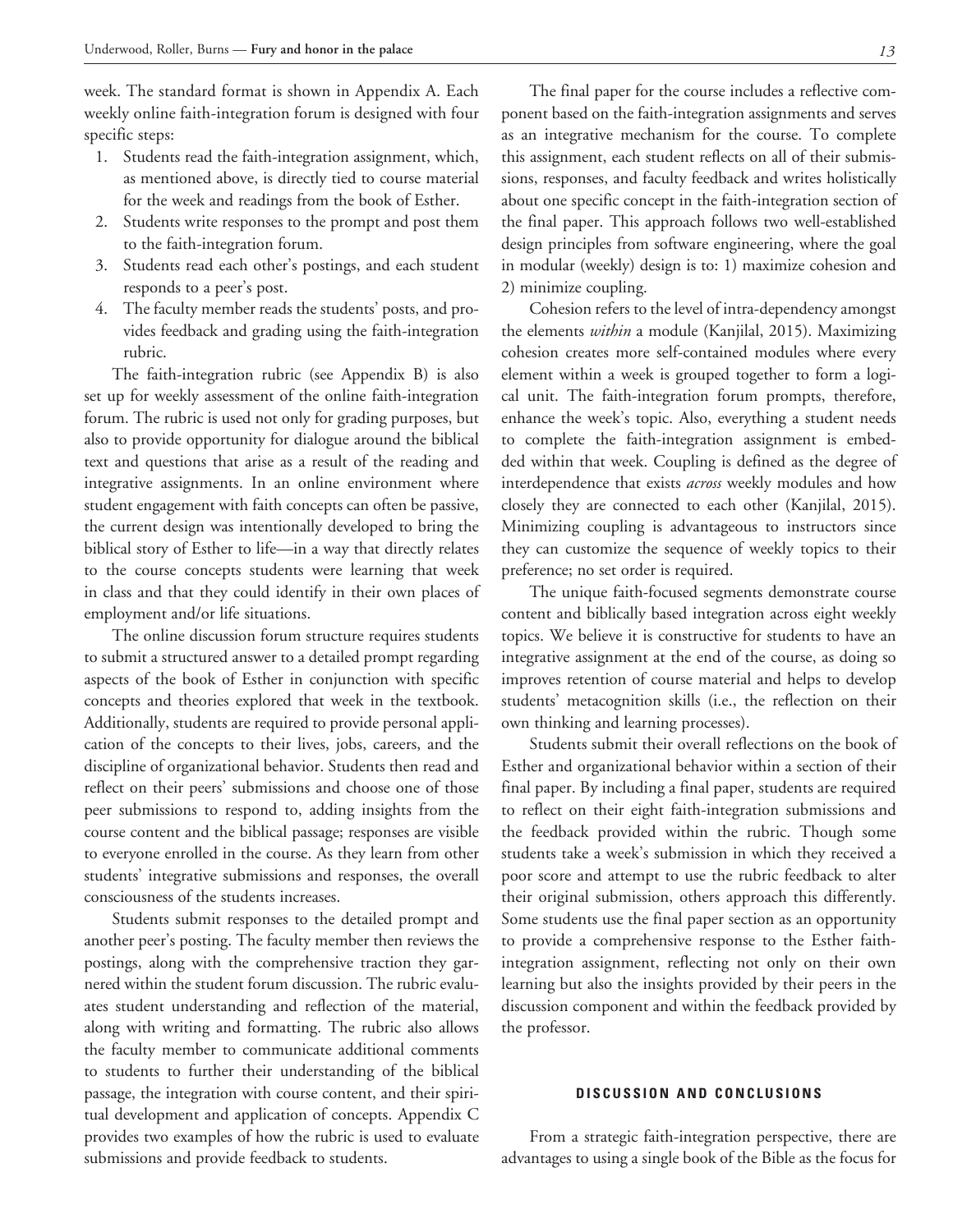a course-based series of faith-integration assignments. These advantages parallel benefits that congregants receive from expository preaching, such as encouraging sound methods of Bible study, allowing the readers to draw meaning within the context of an entire book, being exposed to a range of Scripture's interests and concerns, and providing variety to sustain interest from week to week (Thomas, 2016). In an organizational behavior course, a book like Esther, comprised of gripping drama, a beautiful heroine and a dastardly villain, personality conflicts, power plays, fury and honor in the palace, and intense life-or-death situations, sustains student interest and provides a rich tapestry for coursebased faith integration appropriate for major organizational behavior topics. Using a single book maximizes cohesion and minimizes coupling, both of which are important from a design perspective. It also helps students to "connect the dots" with real life in a complex world, thus enhancing their holistic development.

The structure of faith integration in the course increases the likelihood of spiritual growth for the students in three major ways. First, the faith-integration forums are interactive. Whether the course is delivered online or face-to-face, students not only interact with the textbook and a book of the Bible, but they also interact with each other, learning from each other's insights and experiences as shared in the forum. Second, students interact with the professor, both in the forum and through feedback from the rubric and instructor comments. Third, the faith-integration component of the final paper allows each student to focus on an aspect of faith integration in the course that is most meaningful to him or her. The structure of faith integration in the course meaningfully impacts many students' spiritual and holistic development.

#### **REFERENCES**

- Cafferky, M. E. (2016). Editor's perspective: Saturating minds & hearts with scripture. *Journal of Biblical Integration in Business, 19*(1), 7-8.
- Chewning, R. C. (2001). A dozen styles of biblical integration: Assimilating the mind of Christ. *The Journal of Biblical Integration in Business, 7*(1), 114-151.
- Dupree, J. (2015). Biblical integration into business in the JBIB: A review of 20 years of the development of the concept of faith integration. *Journal of Biblical Integration in Business, 18*(2), 89-102.
- Holder, M. (2006). Comprehensive biblical integration. *Christian Business Academy Review, 1*(1), 41-49.
- Kanjulal, J. (2015). *Design for change: Coupling and cohesion in object-oriented systems*. InfoWorld. https://www.infoworld.com/ article/2949579/design-for-change-coupling-and-cohesion-inobject-oriented-systems.html
- Mays, K. W., & Mason, S. D. (2011). Richard C. Chewning: Model and mentor of business and faith integration. *Journal of Biblical Integration in Business, 13*(1), 187-195.
- Roller, R. H. (2013). Twenty-one methods of biblical faith-learning integration. *Journal of Biblical Integration in Business, 16*(2), 29-40.
- Smith, Y. (2005). The JBIB and the state of faith/business integration: accomplishments and gaps. *Journal of Biblical Integration in Business, 11*(1), 154-165.
- Thomas, D. (2016, February 15). *6 advantages of consecutive expository preaching*. Ligonier.og. https://www.ligonier.org/blog/6-advantages-consecutive-expository-preaching/
- Underwood, J. and Havens, R. (2016). Pathways to integration: The dialogical approach. *Christian Business Academy Review, 11*, 26-36.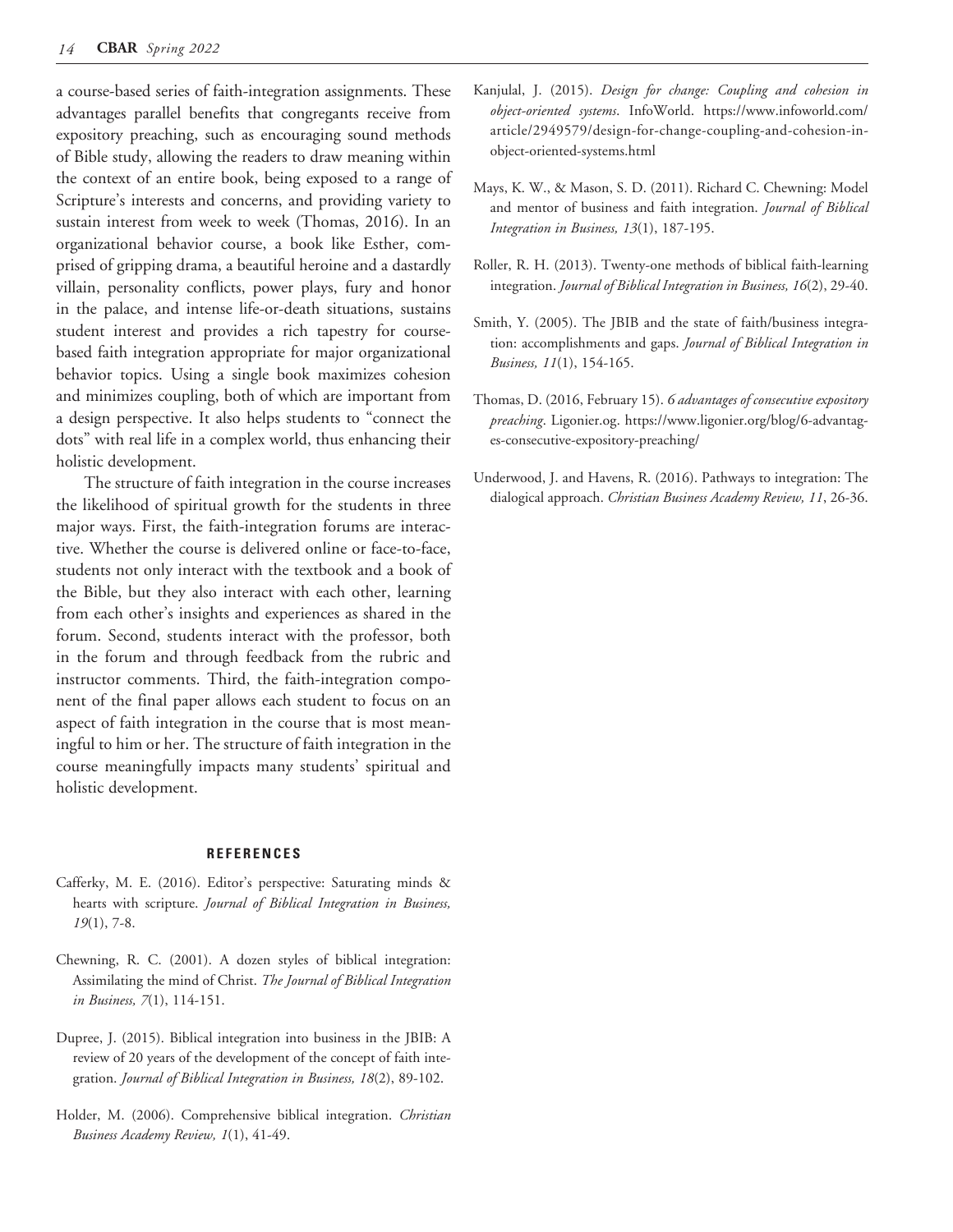#### **APPENDIX A: COURSE DESIGN**

#### **Week x: Faith Integration: (Discussion Topic)**

- 1. Post a substantive response to the Forum prompt by 11:59 PM Tuesday night. Include information from the weekly readings to support your response.
- 2. Post a substantive response to a minimum of one peer by 11:59 PM Thursday night.

*See Online Discussion Forums section of Syllabus for complete instructions*.

In this course, you will be reading the Book of Esther. In the Faith-Integration Forums (FIF), you will analyze the Book of Esther from an organizational perspective, identifying concepts and themes and analyzing the material for the purposes of personal application.

To access The Book of Esther, you can use a Bible, or use this Bible Gateway link provided: https://www.biblegateway. com/passage/?search=Esther+1&version=NIV

(Insert question prompt here)

Your response will be graded using the Faith-Integration Rubric.

The specific prompts for each week, as shown below, are included at the appropriate point in the assignment.

#### **Week 1: Organizational Behavior and Diversity in Organizations**

For Week 1 FIF, read the entire book of Esther and chapters 1 and 2 of the textbook. What types of diversity are evident? Identify a minimum of four types of diversity. How did these types of diversity impact the outcome of the story? In this discussion forum, share the minimum of four types of diversity you identified and make connections to the textbook concepts (Chapter 2).

Identify one application to your job, life, career, and the discipline of organizational behavior.

#### **Week 2: Attitudes, Job Satisfaction, Emotions, and Moods**

For Week 2 FIF, read chapters 1 and 2 from the book of Esther, and chapters 3 and 4 from the textbook. Identify one character in the story that is described with named attitudes and emotions. What is the organizational impact of the character's attitudes and emotions? Identify one character, using a minimum of one attitude and one emotion to describe the circumstance and the organizational impact. Use the textbook (chapters 3 and 4) to substantiate your identification. Assess how attitude and emotion impacted the story and the organization.

Identify one application to your job, life, career, or the discipline of organizational behavior.

#### **Week 3: Personality, Values, Perception, and Individual**

For Week 3 FIF, read chapters 1 through 9 of the book of Esther, and chapters 5 and 6 from the textbook. Identify one character in the story who made choices based on his or her values. What individual decision-making was made as a result of these values? Identify one character, using a minimum of one value and one individual decision to describe the circumstance and the organizational impact resulting from this. Use the textbook (chapters 5 and 6) to substantiate your identification. Assess how the value and decision-making impacted the story and the organization.

Identify one application to your job, life, career, or the discipline of organizational behavior.

#### **Week 4: Faith Integration: Motivational Concepts and Applications**

For Week 4 FIF, read chapters 3 through 8 of the book of Esther, and chapters 7 and 8 from the textbook. Identify one type of justice carried out by King Xerxes within Chapters 3-8. What was the primary motivation of King Xerxes? What is the organizational impact of King Xerxes' reign of justice? Use a minimum of one type of justice and one motivation to describe the circumstance and the organizational impact. Use the textbook (chapters 7 and 8) to substantiate your identification. Assess how the justice and motivation impacted the story and the organization.

Identify one application to your job, life, career, or the discipline of organizational behavior.

#### **Week 5: Faith Integration: Group Behavior and Work Teams**

For Week 5 FIF, read chapters 8 through 10 of the book of Esther, and chapters 9 and 10 from the textbook. Consider the Jews as a group. Using the textbook (chapters 9 and10) to substantiate your response, consider the group itself and the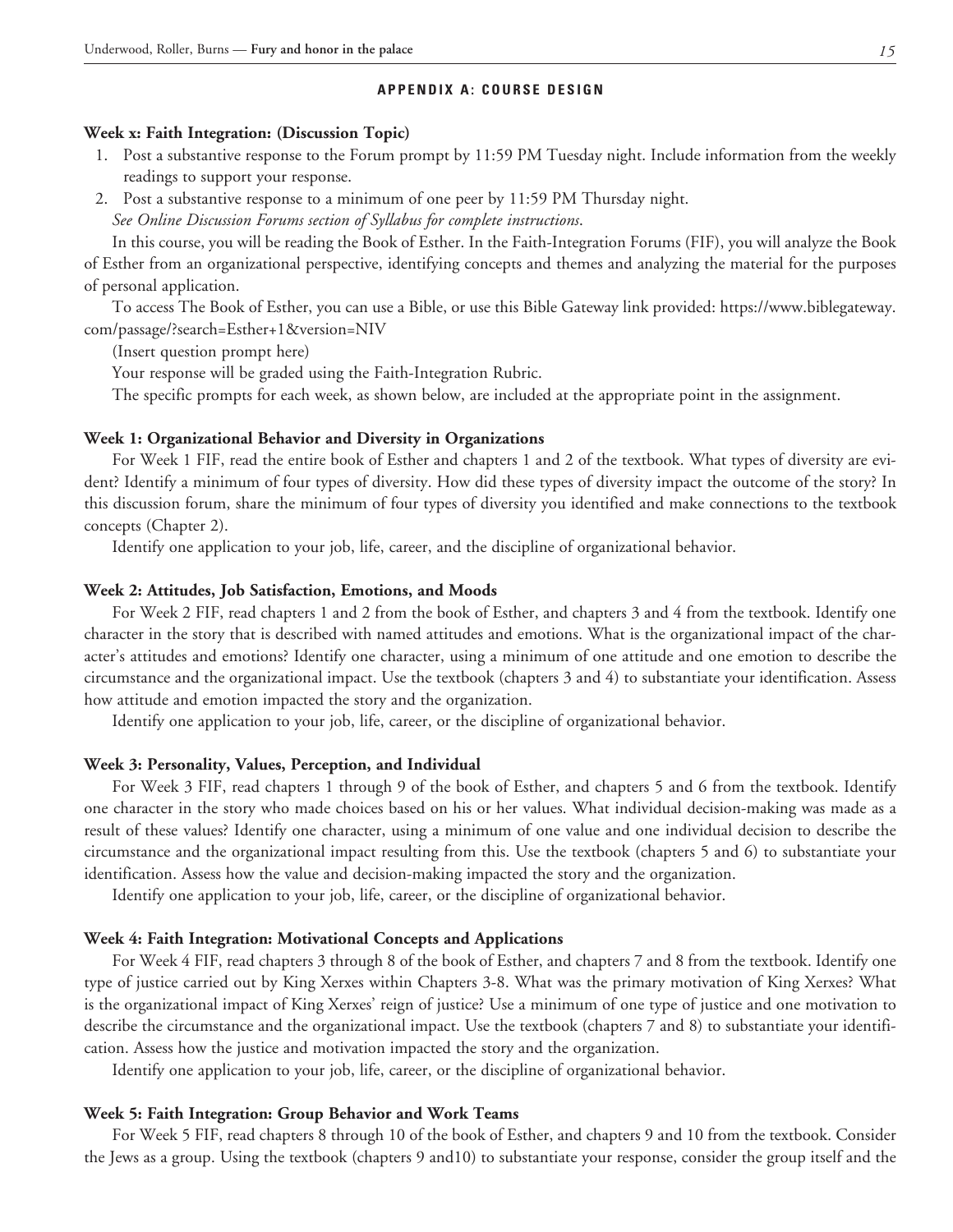external factors impacting the group. Using Group Properties 1-6 in the textbook, describe the Jews as a group and the organization within which they exist. (For example: what is the social threat or role conflict of the group?) Identify one aspect from each Group Property (one each from Group Property 1, 2, 3, 4, 5, and 6) that pertains to the Jewish people as described in Esther chapters 8-10. Use the textbook to substantiate your identification. Assess how these group properties impacted the story and the organization.

Identify one application to your job, life, career, or the discipline of organizational behavior.

#### **Week 6: Faith Integration: Communication and Leadership**

For Week 6 FIF, read chapters 1 through 10 of the book of Esther, and chapters 11 and 12 from the textbook. Identify two different channels of communication within the book of Esther. (Refer to section 11-4, "Choice of Communication" in the textbook). What were the: a) personal and b) organizational factors that influenced the channel choice? What was the impact of the communication which ensued? Then, identify King Xerxes' primary leadership style, using sections 12-1 and 12-2 from the textbook and specific Bible passages to substantiate your choice.

Identify one application to your job, life, career, or the discipline of organizational behavior.

#### **Week 7: Faith Integration: Power, Politics, Conflict and Negotiation**

For Week 7 FIF, read chapters 1 through 10 of the book of Esther, and chapters 13 and 14 from the textbook. Identify conflict in the Esther story. Use the identified conflict within the Esther story and describe each stage in the conflict process, using chapters 13 and 14 in the textbook to support your response. Then describe one aspect of negotiation, which was related to or resulted from your identified conflict within the Book of Esther.

Identify one application to your job, life, career, or the discipline of organizational behavior.

#### **Week 8: Faith Integration: Organizational Structure and Culture**

For Week 8 FIF, read chapter 1 of the book of Esther, and chapters 15 and 16 from the textbook. Identify the organizational structure describing King Xerxes's palace. Name the structure (using section 16-1 of the textbook) and King Xerxes's role within that organizational structure. Then, identify and name one of the biblical characters within the story and explain how he or she learned about the culture of the palace (using section 16-4 of the textbook).

Identify one application to your job, life, career or the discipline of organizational behavior.

#### **Final Paper Assignment: Faith Integration Component**

The final assignment for the course includes a faith integration component which helps students close the loop on their faith integrative learning in the course. This faith integration assignment is a component of their comprehensive final paper, as shown below.

#### **Final Summary Paper**

The final summary paper is an opportunity for you to reflect on your learning of the course material and personal insights from the Personal Inventory Assessments, the Faith Integration component and the Discussions. The paper will be 3,000- 5,000 words.

For each week, choose two key areas or findings that you would like to explore.

To provide a comprehensive review of each key area chosen, use all of the following three resources to elaborate on each of your chosen areas: textbook, Personal Inventory Assessment results, work experience, and one peer-reviewed research article.

For the faith component of the Final Summary Paper:

- 1. The eight unique faith-focused segments demonstrated your learning of faith integrative material using critical thinking, analysis, and communication. Consider the collective of your eight faith integration forum submissions, class discussions that ensued, and feedback from the professor on the rubric.
- 2. Select one key finding. Use this final paper section as an opportunity to provide a comprehensive response to the Esther faith integration assignment, reflecting on your own learning, the insights provided by peers in the discussion component, and the feedback provided by the professor. This section of the Final Summary Paper will be approximately 250 words long.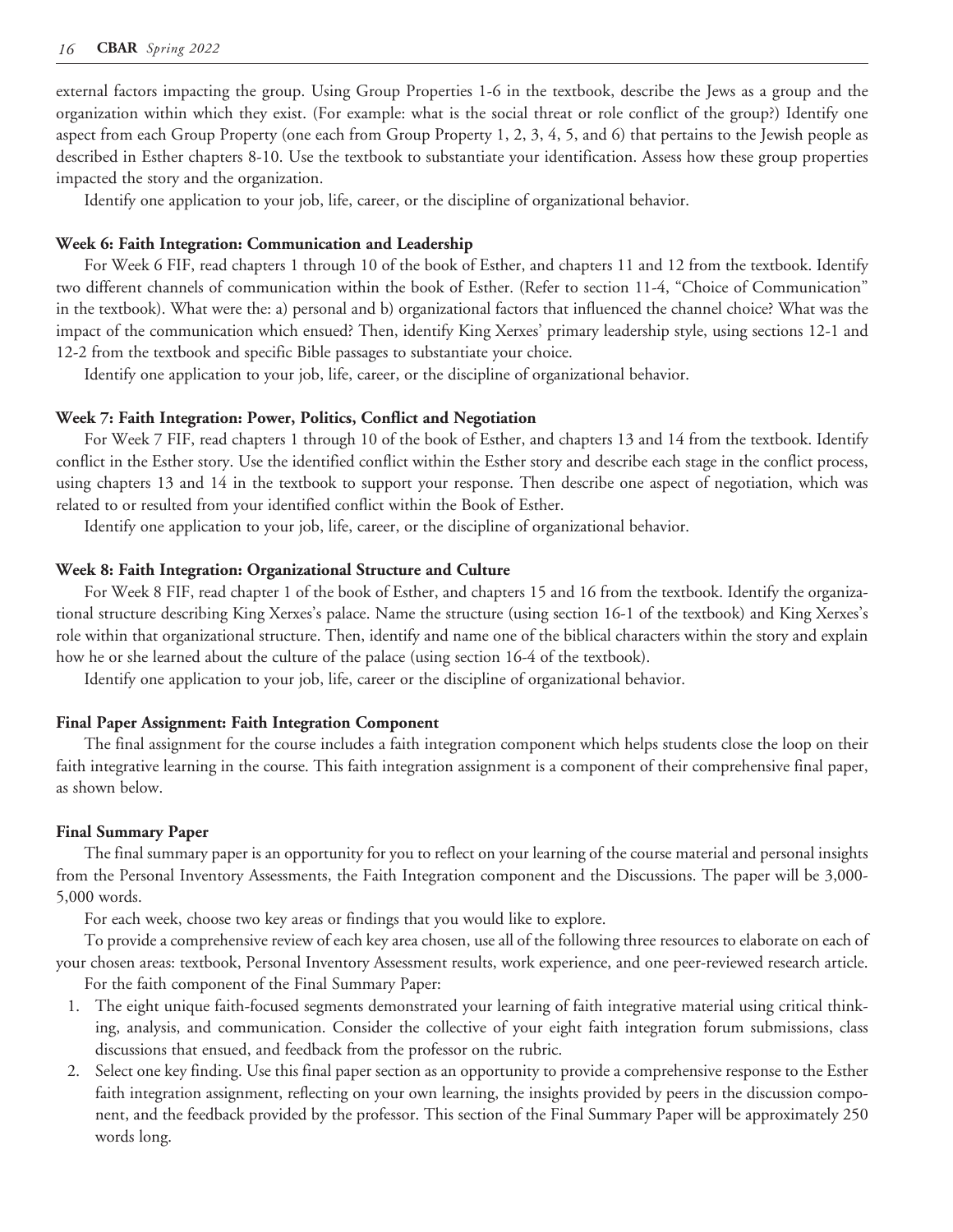|                             | <b>DEFICIENT</b>         | <b>MARGINAL</b>                             | <b>PROFICIENT</b>                           | <b>OUTSTANDING</b>                          | Points |
|-----------------------------|--------------------------|---------------------------------------------|---------------------------------------------|---------------------------------------------|--------|
|                             | $(0-2$ points)           | (3 points)                                  | (4 points)                                  | (5 points)                                  | Earned |
| Understanding               | The posting pro-         | The posting provides                        | The posting provides                        | The posting provides                        |        |
|                             | vides no evidence of     | some evidence of                            | significant evidence                        | substantive evidence                        |        |
|                             | understanding of the     | understanding of the                        | of understanding the                        | of a deep understand-                       |        |
|                             | relevant concepts        | relevant concepts                           | relevant concepts                           | ing of the relevant                         |        |
|                             |                          |                                             |                                             | concepts                                    |        |
| Analysis                    | The posting provides     | The posting provides                        | The posting provides                        | The posting dem-                            |        |
|                             | no evidence of analysis  | evidence of superficial                     | evidence of coherent                        | onstrates excellent                         |        |
|                             |                          | analysis, with minor                        | analysis                                    | analysis                                    |        |
|                             |                          | gaps or mistakes                            |                                             |                                             |        |
| Writing                     | The writing is unclear   | The writing is some-                        | The writing is clear                        | The writing is clear                        |        |
| <b>Mechanics</b>            | and is flawed by         | what clear and some-                        | and contains few flaws                      | and flawless                                |        |
|                             | several grammatical or   | what flawed                                 |                                             |                                             |        |
|                             | spelling errors          |                                             |                                             |                                             |        |
| Communication               | The posting fails to     | The posting marginally                      | The communication is                        | The communication is                        |        |
|                             | communicate              | communicates                                | effective                                   | highly effective                            |        |
| Application                 | The posting contains     | The posting provides                        | The posting provides                        | The posting provides                        |        |
|                             | no real-world            | superficial application                     | relevant application to                     | excellent, relevant ap-                     |        |
|                             | application              | to work or personal life                    | work or personal life                       | plications to work or                       |        |
| Sources and                 |                          |                                             |                                             | personal life                               |        |
|                             | Posting does not list    | Posting lists some<br>variation of a source | Posting incorporates<br>textbook and/or     | Posting incorporates<br>textbook and/or     |        |
| Documentation<br>of Sources | any citations or sources | and citation, but with                      |                                             |                                             |        |
|                             |                          |                                             | biblical texts (required)                   | biblical texts (required)                   |        |
|                             |                          | errors-not using ap-                        | along with additional<br>sources (optional) | along with additional<br>sources (optional) |        |
|                             |                          | propriate APA format                        | in the body of the                          | in the body of the                          |        |
|                             |                          |                                             | discussion. All sources                     | discussion. All sources                     |        |
|                             |                          |                                             | are cited with in-text                      | are cited with in-text                      |        |
|                             |                          |                                             | citations. In addition,                     | citations. In addition,                     |        |
|                             |                          |                                             | references are listed                       | references are listed at                    |        |
|                             |                          |                                             | at the bottom of the                        | the bottom of the dis-                      |        |
|                             |                          |                                             | discussion. However,                        | cussion. All citations                      |        |
|                             |                          |                                             | either the listing(s) or                    | and references are in                       |        |
|                             |                          |                                             | the citation(s) use in-                     | correct APA format.                         |        |
|                             |                          |                                             | complete or incorrect                       |                                             |        |
|                             |                          |                                             | APA format.                                 |                                             |        |
| <b>Responses to</b>         | No response to other     | Responds to at least                        | Responds to at least                        | Responds to one or                          |        |
| <b>Other Postings</b>       | postings found, or       | one posting, but                            | one posting in a sub-                       | more postings in a                          |        |
|                             | response is of unac-     | responses have little                       | stantive manner                             | substantive manner                          |        |
|                             | ceptable quality         | depth                                       |                                             | than demonstrates                           |        |
|                             |                          |                                             |                                             | significant insight                         |        |
|                             |                          |                                             |                                             |                                             |        |
|                             |                          |                                             |                                             | <b>TOTAL</b>                                |        |
|                             |                          |                                             |                                             | $(Max = 35)$                                |        |

# **APPENDIX B: FAITH INTEGRATION FORUM RUBRIC**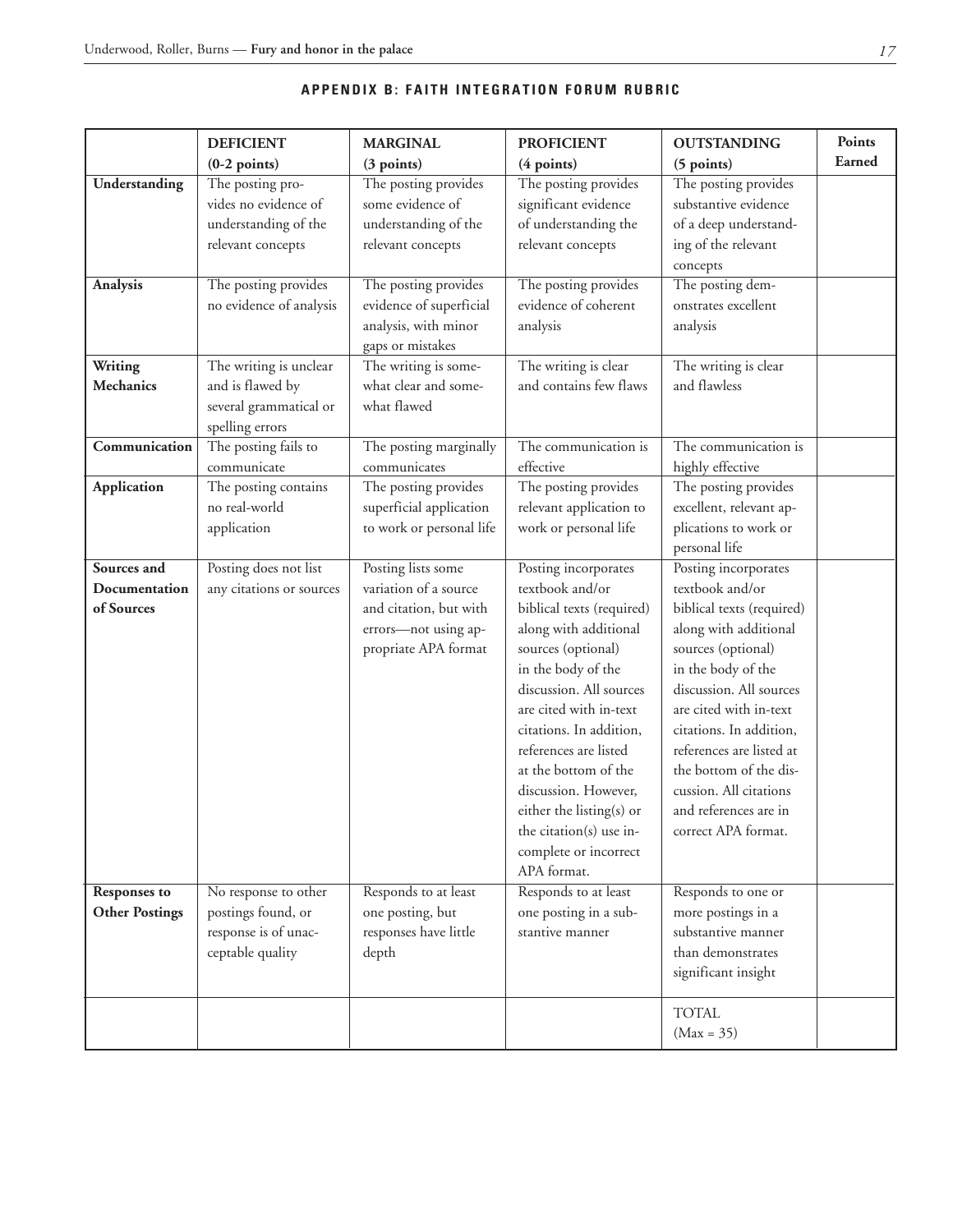#### **APPENDIX C: STUDENT SUBMISSION EXAMPLES WITH GRADING ASSESSMENT AND CRITIQUE/RATIONALE**

# **Example 1: Student response for Week 1**

*Prompt: For Week 1 FIF, read the entire book of Esther and chapters 1 and 2 of the textbook. What types of diversity are evident? Identify a minimum of four types of diversity. How did these types of diversity impact the outcome of the story? In this discussion forum, share the minimum of four types of diversity you identified, and make connections to the textbook concepts (Chapter 2) and how you can apply these concepts to your job, life, career, and the discipline of organizational behavior.*

# Student Response:

- 1: There were class differences in the groups of people: princes, military leaders, women (1:3 and 1:9). The class differences impacted the outcome because King Xerxes relies on experts to inform him of the law, and if women were not a focal point of the story, then the story of God's grace over the Jewish people (because they were not slaughtered) wouldn't be known.
- 2: The king included all SES groups in the banquet (1:5). It is important that the king included all types of people because it shows how kind he was and how he valued everyone in his kingdom.
- 3: People were broken by tribes (2:5); Mordecai was from the tribe of Benjamin. And, it is important that the tribes are mentioned because it brings consistency to the whole bible story and fulfilment of the scriptures through Jesus.
- 4: Sexual diversity because there were seven eunuchs (1:10). Though men and women, nobles and leaders, experts and princes are mentioned, we also have eunuchs in the story. Because there are eunuchs in the story, it demonstrates how all people regardless of their sexuality can be a part of the fulfillment of the scriptures.

All these types of diversity are important. At work, I usually notice people's gender, their physical limitations and their areas of specialization. In Esther 1 & 2, I found that there are all kinds of diversity. This has shown me that diversity is all around me, but in my current culture, I tend to only see the types of diversity that are popular. Popular diversity to me is gender, physical abilities and limitations, race/ethnicity and religion.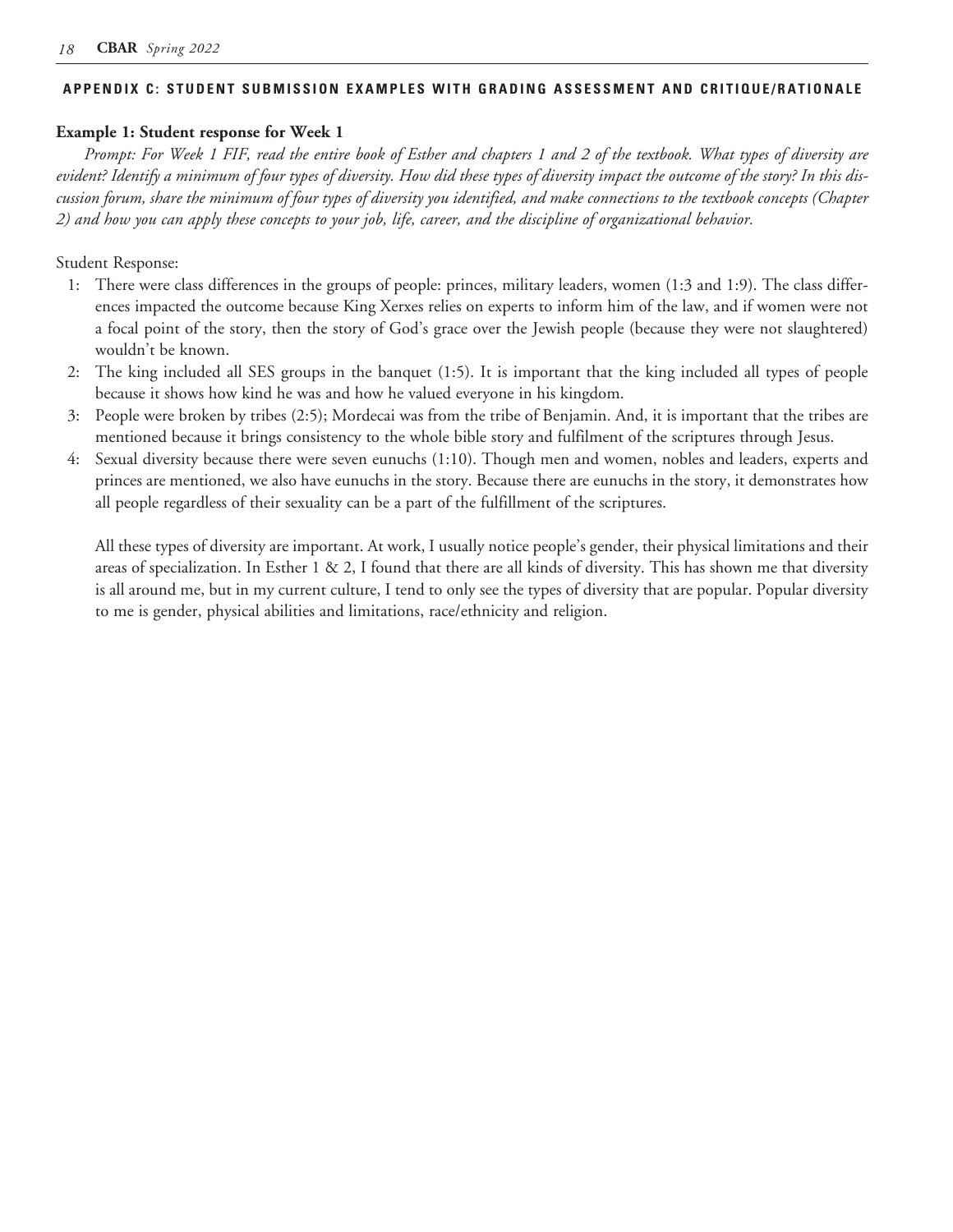|                       | <b>DEFICIENT</b>                                                                                    | <b>MARGINAL</b>          | <b>PROFICIENT</b>        | <b>OUTSTANDING</b>        | <b>Points</b>  |
|-----------------------|-----------------------------------------------------------------------------------------------------|--------------------------|--------------------------|---------------------------|----------------|
|                       | $(0-2$ points)                                                                                      | (3 points)               | (4 points)               | (5 points)                | Earned         |
| Understanding         | The posting pro-                                                                                    | The posting provides     | The posting provides     | The posting provides      | 5              |
|                       | vides no evidence of                                                                                | some evidence of         | significant evidence     | substantive evidence      |                |
|                       | understanding of the                                                                                | understanding of the     | of understanding the     | of a deep understand-     |                |
|                       | relevant concepts                                                                                   | relevant concepts        | relevant concepts        | ing of the relevant       |                |
|                       |                                                                                                     |                          |                          | concepts                  |                |
| <b>Analysis</b>       | The posting provides                                                                                | The posting provides     | The posting provides     | The posting dem-          | $\overline{4}$ |
|                       | no evidence of analysis                                                                             | evidence of superficial  | evidence of coherent     | onstrates excellent       |                |
|                       |                                                                                                     | analysis, with minor     | analysis                 | analysis                  |                |
|                       |                                                                                                     | gaps or mistakes         |                          |                           |                |
| Writing               | The writing is unclear                                                                              | The writing is some-     | The writing is clear     | The writing is clear      | 4              |
| <b>Mechanics</b>      | and is flawed by                                                                                    | what clear and some-     | and contains few flaws   | and flawless              |                |
|                       | several grammatical or                                                                              | what flawed              |                          |                           |                |
|                       | spelling errors                                                                                     |                          |                          |                           |                |
| Communication         | The posting fails to                                                                                | The posting marginally   | The communication is     | The communication is      | 5              |
|                       | communicate                                                                                         | communicates             | effective                | highly effective          |                |
| <b>Application</b>    | The posting contains                                                                                | The posting provides     | The posting provides     | The posting provides      | $\overline{4}$ |
|                       | no real-world                                                                                       | superficial application  | relevant application to  | excellent, relevant ap-   |                |
|                       | application                                                                                         | to work or personal life | work or personal life    | plications to work or     |                |
|                       |                                                                                                     |                          |                          | personal life             |                |
| Sources and           | Posting does not list                                                                               | Posting lists some       | Posting incorporates     | Posting incorporates      | 4              |
| Documentation         | any citations or sources                                                                            | variation of a source    | textbook and/or bibli-   | textbook and/or           |                |
| of Sources            |                                                                                                     | and citation, but with   | cal texts (required)     | biblical texts (required) |                |
|                       |                                                                                                     | errors-not using ap-     | along with additional    | along with additional     |                |
|                       |                                                                                                     | propriate APA format     | sources (optional)       | sources (optional)        |                |
|                       |                                                                                                     |                          | in the body of the       | in the body of the        |                |
|                       |                                                                                                     |                          | discussion. All sources  | discussion. All sources   |                |
|                       |                                                                                                     |                          | are cited with in-text   | are cited with in-text    |                |
|                       |                                                                                                     |                          | citations. In addition,  | citations. In addition,   |                |
|                       |                                                                                                     |                          | references are listed    | references are listed at  |                |
|                       |                                                                                                     |                          | at the bottom of the     | the bottom of the dis-    |                |
|                       |                                                                                                     |                          | discussion. However,     | cussion. All citations    |                |
|                       |                                                                                                     |                          | either the listing(s) or | and references are in     |                |
|                       |                                                                                                     |                          | the citation(s) use in-  | correct APA format.       |                |
|                       |                                                                                                     |                          | complete or incorrect    |                           |                |
|                       |                                                                                                     |                          | APA format.              |                           |                |
| <b>Responses to</b>   | No response to other                                                                                | Responds to at least     | Responds to at least     | Responds to one or        | 4              |
| <b>Other Postings</b> | postings found, or                                                                                  | one posting, but         | one posting in a sub-    | more postings in a        |                |
|                       | response is of unac-                                                                                | responses have little    | stantive manner          | substantive manner        |                |
|                       | ceptable quality                                                                                    | depth                    |                          | than demonstrates         |                |
|                       |                                                                                                     |                          |                          | significant insight       |                |
|                       | Professor Comments: This is a great forum entry. The aspects of diversity that you have identi-     |                          |                          |                           |                |
|                       | fied and discussed demonstrates your understanding of the material from our textbook chap-          | <b>TOTAL</b>             | 30                       |                           |                |
|                       | ters as well as the Esther passage. I would have liked to have seen the specific textbook concepts  | $(Max = 35)$             |                          |                           |                |
|                       | more deliberately discussed. Also, for your peer response, it will help the class-based discussions |                          |                          |                           |                |
|                       | to elaborate more on the issues of SES which you have identified.                                   |                          |                          |                           |                |
|                       |                                                                                                     |                          |                          |                           |                |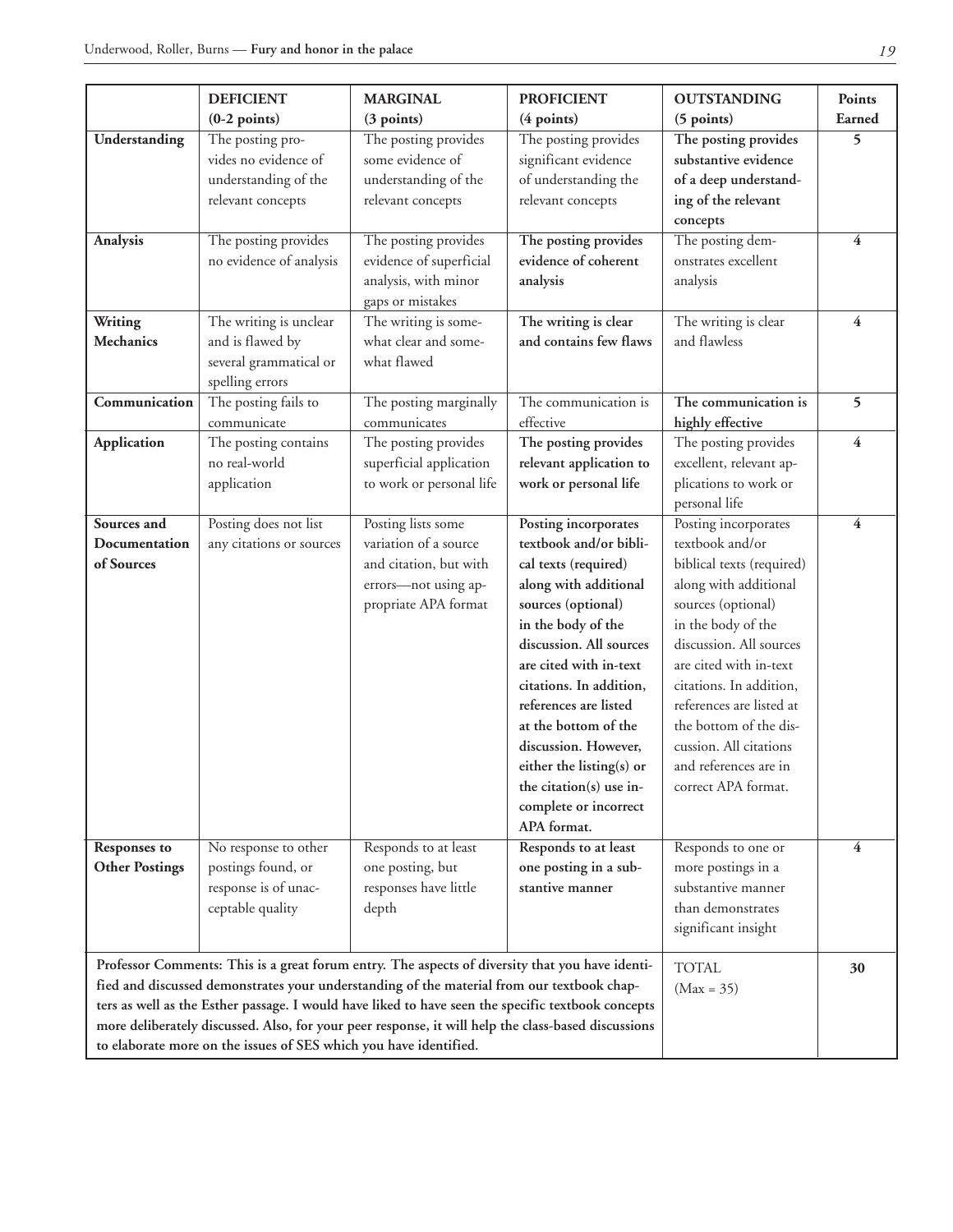#### **Example 2: Student response for Week 3**

*Prompt: For Week 3 FIF, read chapters 1 through 9 of the book of Esther, and chapters 5 and 6 from the textbook. Identify one character in the story that made choices based on his or her values. What individual decision-making was made as a result of these values? Identify one character, using a minimum of one value and one individual decision to describe the circumstance and the organizational impact resulting from this. Use the textbook (chapters 5 and 6) to substantiate your identification. Assess how the value and decision-making impacted the story and the organization. Identify one application to your job, life, career, or the discipline of organizational behavior.*

#### Student Response:

In Chapter 7:3-10 Esther tells the king that she's Jewish and asks the king to spare not only her life but all the Jewish people. She did this because Haman had decreed that all Jews in the kingdom needed to be killed. So, Esther's personal value is her community, and she risks her life to save her community. The organizational impact of her decision is that the king was upset that he was deceived by Haman. And, the king ordered Haman to be hung on the gallows that were built for Mordecai. It was because of Esther's strategy, and the king's desire for justice that the Jewish people didn't get killed.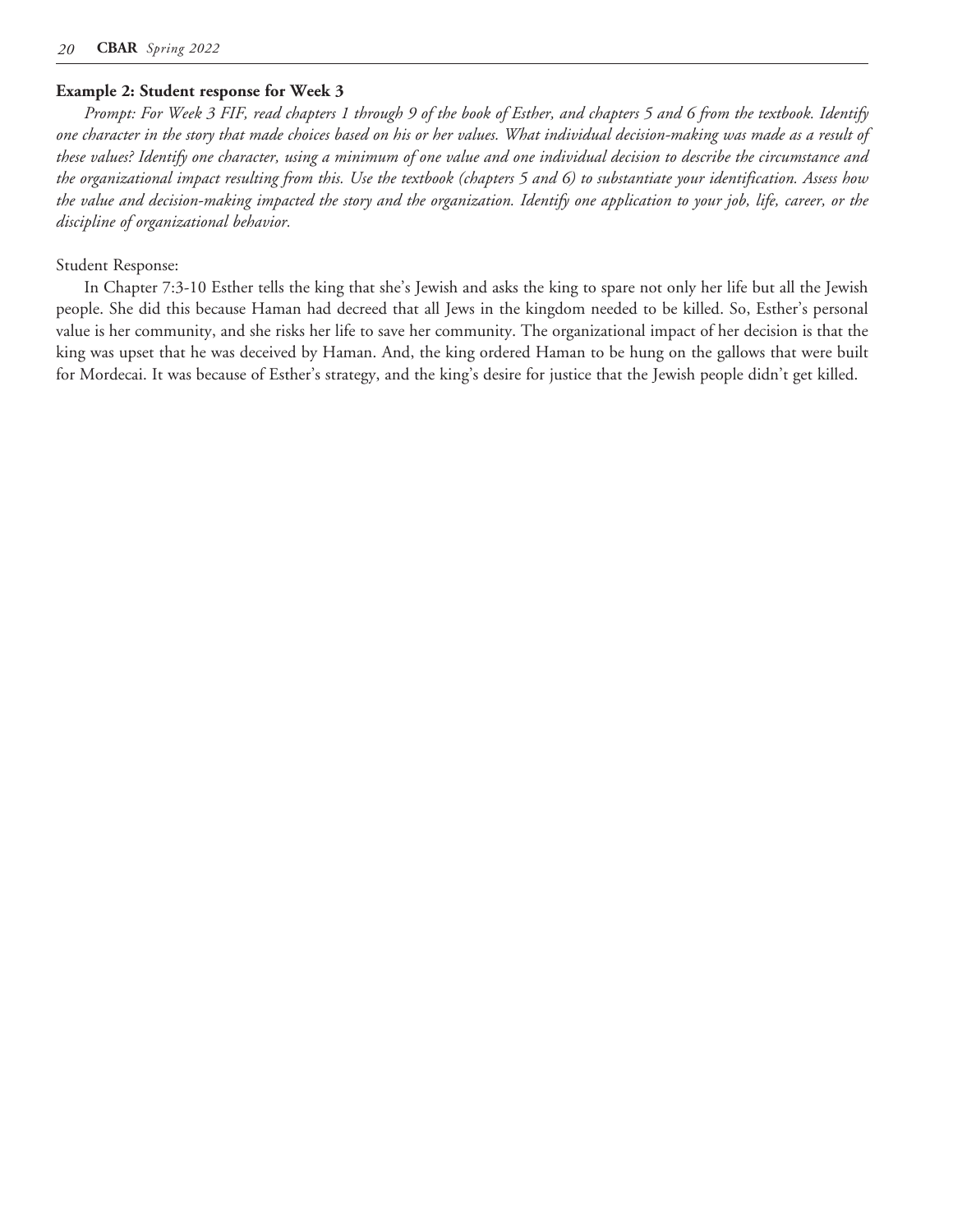|                                              | <b>DEFICIENT</b><br>$(0-2$ points)                                                                                                                                                                                                                                                     | <b>MARGINAL</b><br>(3 points)                                                                                                                                                        | <b>PROFICIENT</b><br>(4 points)                                                                                                                                                                                                                                                                                                                                                                   | <b>OUTSTANDING</b><br>(5 points)                                                                                                                                                                                                                                                                                                                          | <b>Points</b><br>Earned |
|----------------------------------------------|----------------------------------------------------------------------------------------------------------------------------------------------------------------------------------------------------------------------------------------------------------------------------------------|--------------------------------------------------------------------------------------------------------------------------------------------------------------------------------------|---------------------------------------------------------------------------------------------------------------------------------------------------------------------------------------------------------------------------------------------------------------------------------------------------------------------------------------------------------------------------------------------------|-----------------------------------------------------------------------------------------------------------------------------------------------------------------------------------------------------------------------------------------------------------------------------------------------------------------------------------------------------------|-------------------------|
| Understanding<br>Analysis                    | The posting pro-<br>vides no evidence of<br>understanding of the<br>relevant concepts<br>The posting provides<br>no evidence of analysis                                                                                                                                               | The posting provides<br>some evidence of<br>understanding of the<br>relevant concepts<br>The posting provides<br>evidence of superficial<br>analysis, with minor<br>gaps or mistakes | The posting provides<br>significant evidence<br>of understanding the<br>relevant concepts<br>The posting provides<br>evidence of coherent<br>analysis                                                                                                                                                                                                                                             | The posting provides<br>substantive evidence<br>of a deep understand-<br>ing of the relevant<br>concepts<br>The posting dem-<br>onstrates excellent<br>analysis                                                                                                                                                                                           | 4<br>$\overline{4}$     |
| Writing<br><b>Mechanics</b>                  | The writing is unclear<br>and is flawed by<br>several grammatical or<br>spelling errors                                                                                                                                                                                                | The writing is some-<br>what clear and some-<br>what flawed                                                                                                                          | The writing is clear<br>and contains few flaws                                                                                                                                                                                                                                                                                                                                                    | The writing is clear<br>and flawless                                                                                                                                                                                                                                                                                                                      | 5                       |
| Communication                                | The posting fails to<br>communicate                                                                                                                                                                                                                                                    | The posting marginally<br>communicates                                                                                                                                               | The communication is<br>effective                                                                                                                                                                                                                                                                                                                                                                 | The communication is<br>highly effective                                                                                                                                                                                                                                                                                                                  | 4                       |
| Application                                  | The posting contains<br>no real-world<br>application                                                                                                                                                                                                                                   | The posting provides<br>superficial application<br>to work or personal life                                                                                                          | The posting provides<br>relevant application to<br>work or personal life                                                                                                                                                                                                                                                                                                                          | The posting provides<br>excellent, relevant ap-<br>plications to work or<br>personal life                                                                                                                                                                                                                                                                 | $\mathbf{1}$            |
| Sources and<br>Documentation<br>of Sources   | Posting does not list<br>any citations or sources                                                                                                                                                                                                                                      | Posting lists some<br>variation of a source<br>and citation, but with<br>errors-not using ap-<br>propriate APA format                                                                | Posting incorporates<br>textbook and/or<br>biblical texts (required)<br>along with additional<br>sources (optional)<br>in the body of the<br>discussion. All sources<br>are cited with in-text<br>citations. In addition,<br>references are listed<br>at the bottom of the<br>discussion. However,<br>either the listing(s) or<br>the citation(s) use in-<br>complete or incorrect<br>APA format. | Posting incorporates<br>textbook and/or<br>biblical texts (required)<br>along with additional<br>sources (optional)<br>in the body of the<br>discussion. All sources<br>are cited with in-text<br>citations. In addition,<br>references are listed at<br>the bottom of the dis-<br>cussion. All citations<br>and references are in<br>correct APA format. | $\overline{\mathbf{3}}$ |
| <b>Responses to</b><br><b>Other Postings</b> | No response to other<br>postings found, or<br>response is of unac-<br>ceptable quality                                                                                                                                                                                                 | Responds to at least<br>one posting, but<br>responses have little<br>depth                                                                                                           | Responds to at least<br>one posting in a sub-<br>stantive manner                                                                                                                                                                                                                                                                                                                                  | Responds to one or<br>more postings in a<br>substantive manner<br>than demonstrates<br>significant insight                                                                                                                                                                                                                                                | 4                       |
| workplace?                                   | Professor Comments: Esther's value of community is insightful. Where does this value of com-<br>munity originate? What do you know about Esther's family, community and faith that would<br>lead to such a strong value? And, what value do YOU have that is evidenced clearly in your | <b>TOTAL</b><br>$(Max = 35)$                                                                                                                                                         | 25                                                                                                                                                                                                                                                                                                                                                                                                |                                                                                                                                                                                                                                                                                                                                                           |                         |